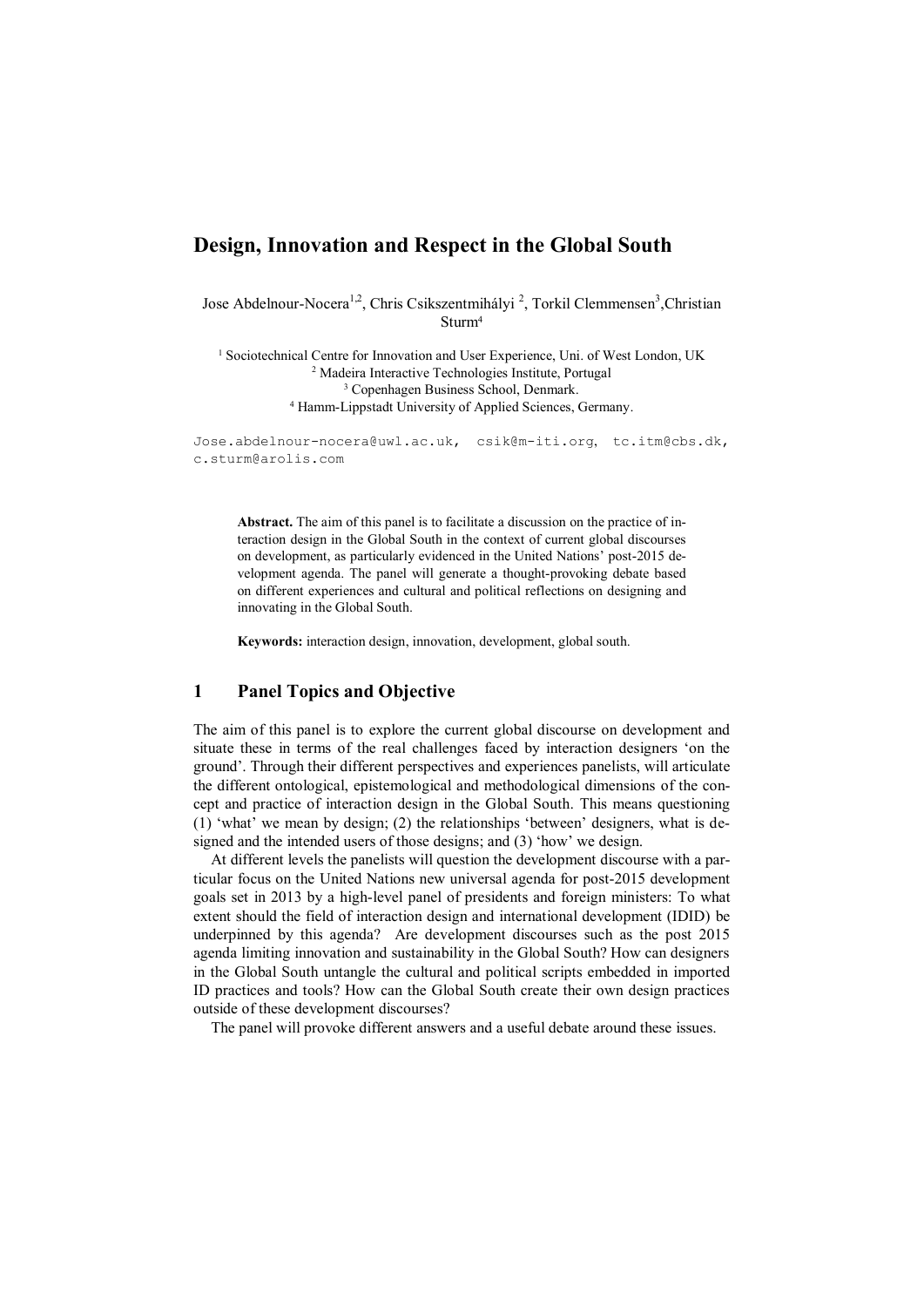## **2 Panelists**

#### **2.1 Chris Csikszentmihályi: Innovating in the Global South**

"As a humanist technologist, most of my work has been developed in the US for American users and situations. I have recently taken up the challenge of developing new technologies in the context of Uganda; we hope that what we are creating there might also be useful in much of the rest of the world. But Uganda is awash with the rubric of "development," a fraught set of actors, agendas, and assumptions, and indeed one of the largest and most ubiquitous industries in this and many other countries. So even though my current project, RootIO seeks to create a platform for intracommunity dialog in rural areas, when most professionals of any sort working in Uganda are exposed to it, they immediately state that it would be a great platform for development messaging and behavior change. These different goals, while not wholly exclusive, are very different. In this panel I hope to describe why I am less interested in development messaging than in intra-community media, and how we are designing for the latter but constantly forced into the mold of the former. I'll bring in some of the post-colonial theory that informs our work, and how we feel that there is a difference between how users are defined in the Global South versus the North."

Chris Csikszentmihalyi is the current ERA chair at Madeira Interactive Technologies Institute. He has been a professor at colleges, universities, and institutes, including Distinguished Visiting Professor of Art and Design Research at Parsons the New School for Design. He cofounded and directed the MIT Center for Future Civic Media (C4), which was dedicated to developing technologies that strengthen communities. He also founded the MIT Media Lab's Computing Culture group, which worked to create unique media technologies for cultural and political applications. Trained as an artist, he has worked in the intersection of new technologies, media, and the arts for 16 years, lecturing, showing new media work, and presenting installations on five continents and one subcontinent. He was a 2005 Rockefeller New Media Fellow, and a 2007-2008 fellow at Harvard's Radcliffe Institute for Advanced Study, and has taught at the UC San Diego, Rensselaer Polytechnic Institute, and Turku University.

#### **2.2 Torkil Clemmensen: Reframing HCI Concepts and Tools**

"If we are to support a sustainable development, we need to integrate social, economic and environmental dimensions in our development and use of IT. I want to focus on the importance of reframing HCI from local perspectives by integrating cultural perspectives on HCI research and practice. In particular we need a) new concepts of usability and UX which are grounded in the practices of local people and local companies, b) a more diverse toolbox of HCI methods that better covers the diversity of human life, and c) to develop the UX profession itself (certification, specialization, community building). Paradoxically, to reframe HCI from local perspectives not only requires more empirical studies, but also reconsidering what theories that we use."

Torkil Clemmensen, PhD, Professor mso at Department of IT Management, Copenhagen Business School, Denmark. His interest is in Human-Computer Interaction,